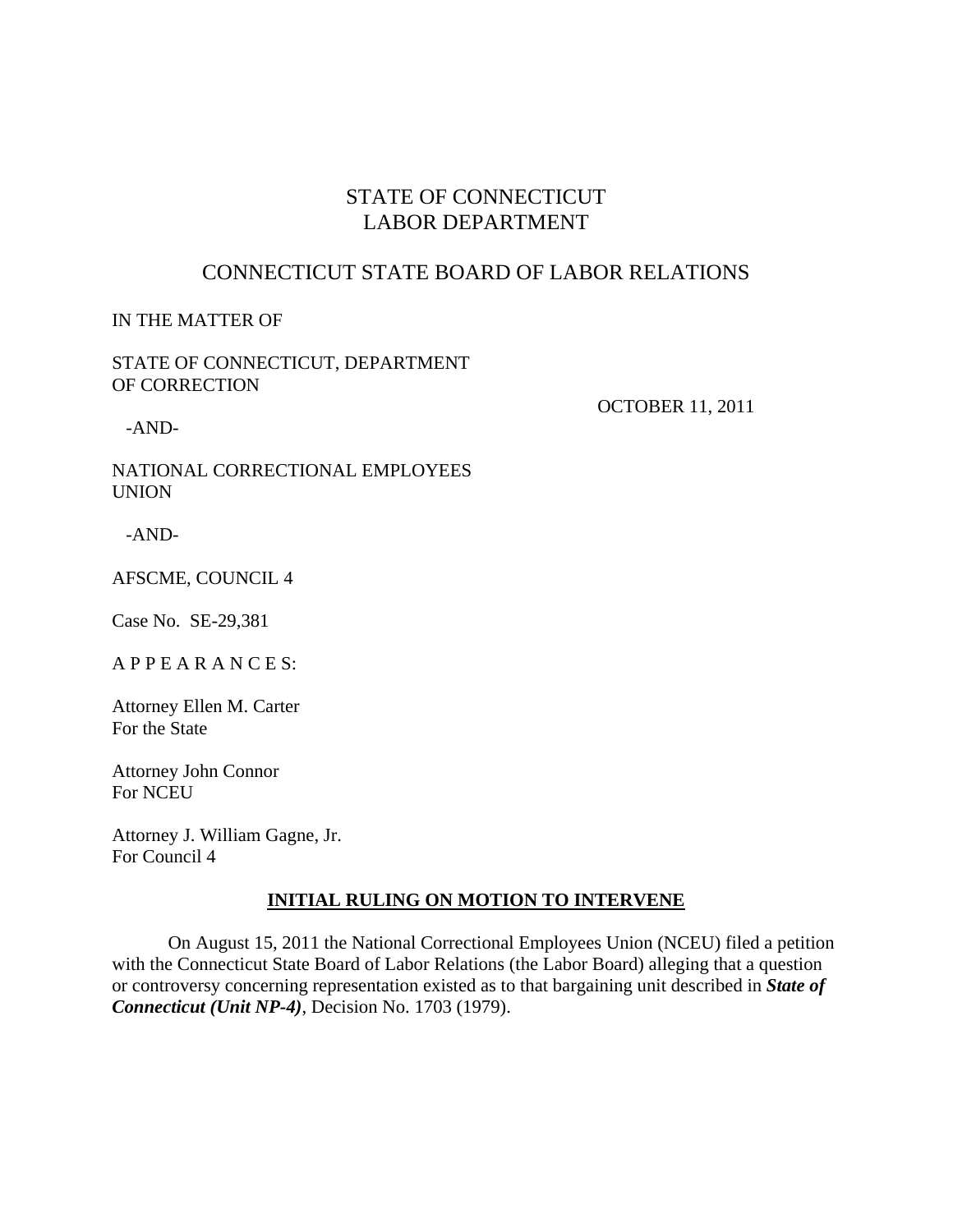On September 20, 2011, after certain preliminary steps had been taken, the matter was scheduled for a formal hearing to be held before the Labor Board on October 12, 2011. On September 27, 2011 the State Employee Bargaining Agent Coalition (SEBAC) filed a Motion To Intervene in this case and five other cases involving representation disputes. On October 3, 2011 the Labor Board directed the parties to give notice of their respective positions as to SEBAC's motion on or Before October 11, 2011.

Having considered the Motion To Intervene we issue the following Order.

### **ORDER**

I. SEBAC's Motion To Intervene is **DENIED** as to the proceedings scheduled for October 12, 2011 which are limited to the impact on NCEU's petition, if any, of pending interest arbitration proceedings involving this bargaining unit.

II. Decision on SEBAC's Motion To Intervene as to the remaining issues in this case and the other cases for which SEBAC seeks party status is **RESERVED** for later ruling.

### CONNECTICUT STATE BOARD OF LABOR RELATIONS

 Patricia V. Low Patricia V. Low Chairman

 Wendella Ault Battey Wendella Ault Battey Board Member

 Barbara J. Collins Barbara J. Collins Board Member